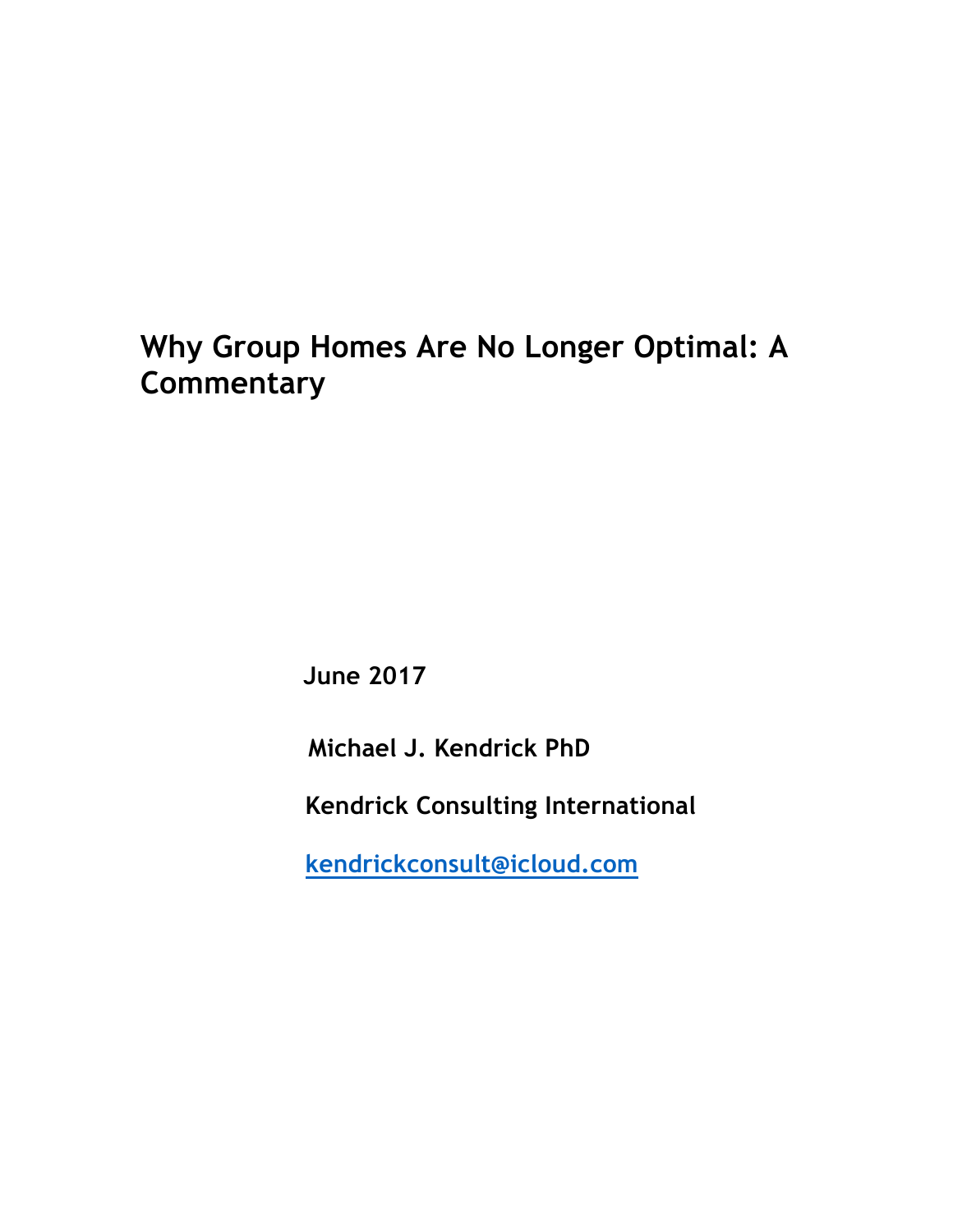#### **Introduction**

The use of group homes as a housing and support option for people with disabilities emerged in the Canadian and other countries context in the early 1970's. It is now almost a half century later and these models have become quite extensive in number throughout Canada and elsewhere. This development occurred in many instances as a way to resettle people with disabilities from large residential institutions that were closing due to the view that these settings were outdated, harmful and inconsistent with the true life potentials, rights of persons and social inclusion of persons with disabilities. Such conclusions had been reached initially reached internationally at that time and over the interim decades the closure of residential institutions has subsequently occurred in many countries.

Though the group home was *at one time* the leading edge option for improving the lives of people with disabilities, it is now no longer considered the best option by leaders in the field. In fact, much as the large residential institutions were eventually viewed as harmful, today group homes have met the same fate and are themselves seen as outdated, harmful and inconsistent with the true life potentials, rights of persons and social inclusion of persons with disabilities. The reason for this is that the disability world has pressed onward since a half century ago with further innovation, leadership and updated concepts and standards of quality. This forward looking and visionary investment has predictably resulted in options that are much superior in terms of the net benefits they provide to people with disabilities. Just as we should not be reliant in 2017 upon technologies that were considered as being at the leading edge in 1970, it is equally prudent that we do the same in how people with disabilities are enabled to live in 2017 and beyond. What will follow is a brief summary of what has been learned and developed in the past half century that offers people with disabilities the best life prospects.

Prior to doing this it is important to address why we still have group homes in 2017, as this has a bearing on the ongoing process of service systems transformation. Much like when we began to introduce group homes as options in 1970, it took a considerable amount of time to construct the supporting financial, operational, policy and safeguarding infrastructure that would enable such options to become more routinely available. That very same group home infrastructure is now unsuitable for this generation of leading edge options and thus stands as a systems impediment at the leading edge. This is because group homes currently consume and divert resources that would be better directed to superior leading edge options, much as in the emergence of groups homes residential institutions similarly took many decades to disassemble such that resources and priority could be directed to better options. In other words, there is normally a lag in time between the demonstration of leading edge models and benefits and eventually bringing them to scale. We are currently in the midst of a similar important systems transformation in many countries as it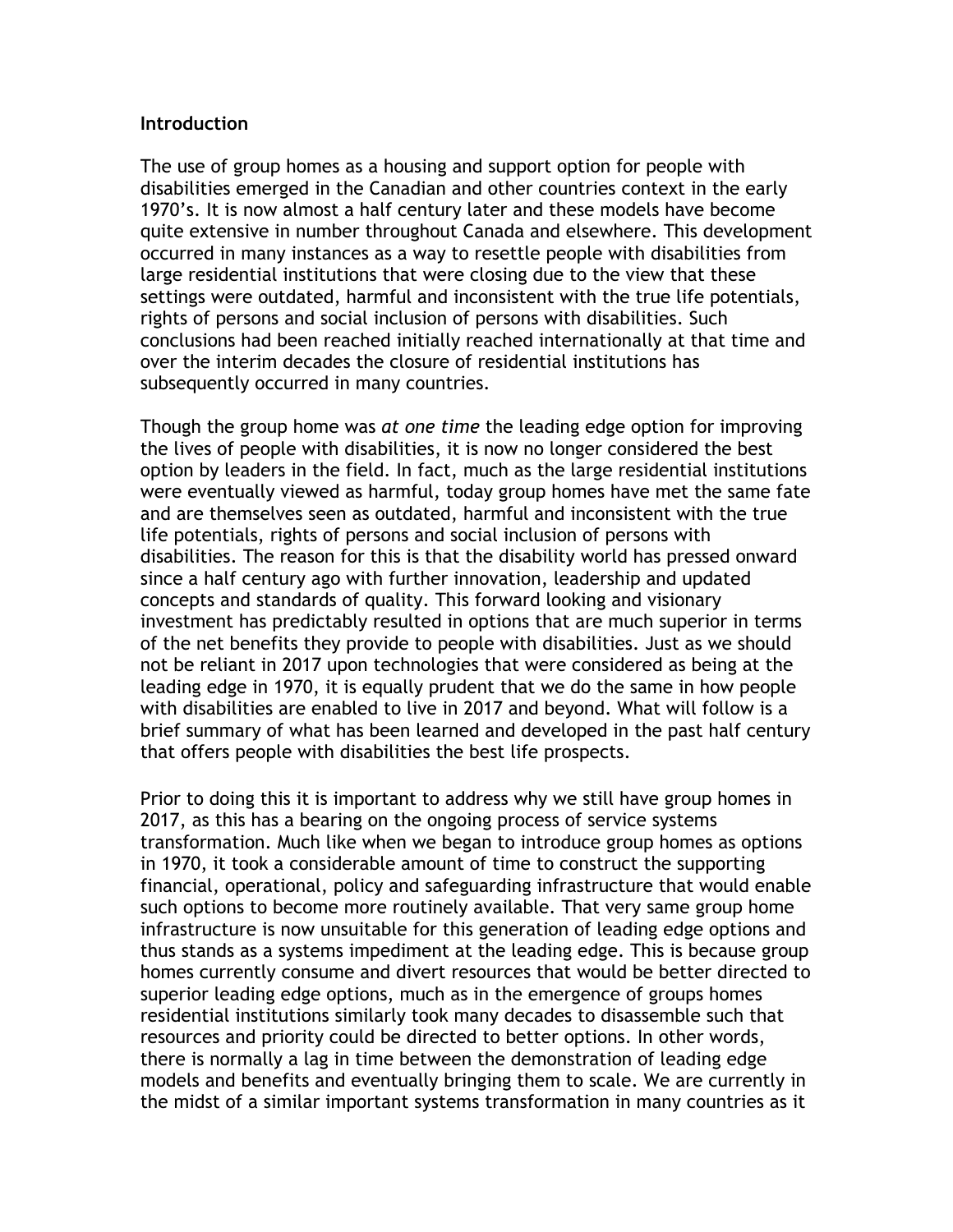relates to both the pioneering of better options and bringing into place the means by which these options can be made available to increasingly larger numbers of people who could benefit from them.

# **What have been demonstrated to be the leading edge options at this point in time?**

In its simplest sense, the leading edge of the disability sector could be summarized as being socially inclusive, self-directed individualised lifestyle and support options. For most people this is captured with terms like "person centred" options, or in some jurisdictions, "personalised" or individualised options. The number and variety of these options have been steadily growing in multiple jurisdictions and have emerged in many areas of support including employment, residential support, education, transport, family support, behavioural support, health support, leisure and so forth. In other words, in all major domains of lifestyle and support. It is also true that options similar to these have emerged in other sectors

There have been many drivers behind this ongoing large scale transformation of practice and support models. Certainly the most significant driver has been at the values or ideological level, where the key premise has been the recognition that people with disabilities are all each unique persons and they quite rightfully want and deserve lifestyle and support options that respect the importance of their distinctiveness as person. This is in contrast to being seen principally in terms of their disability rather than their personhood. Not surprisingly, from such a premise has come the increasing emergence of countless opportunities for people with disabilities to live a life which is much more of their own choosing. Service models and practices have changed to better suit this disentanglement of people with disabilities from stereotypes of people with disabilities to people living a life that better suits them "one person at a time". Obviously, person centred services have followed, as these have become the preferred means by which such individually tailored lives and supports are created.

Another key driver has evolved from what began as the normalization movement in Scandinavia in the 1960's and elsewhere, into the view that people with disabilities are fundamentally people like all other people and ought to have access to the same resources, opportunities, rights and responsibilities of their fellow citizens. This was elevated further into the social role valorisation framework which has emphasized the acquisition of individually meaningful valued social roles. Such a view of people with disabilities as *not being second class citizens* (and thus treated less well than their fellow citizens) has been accompanied by the supportive view that they should be in the heart of community rather than segregated (and involuntarily congregated) at the margins of community life. Or, as many would say, they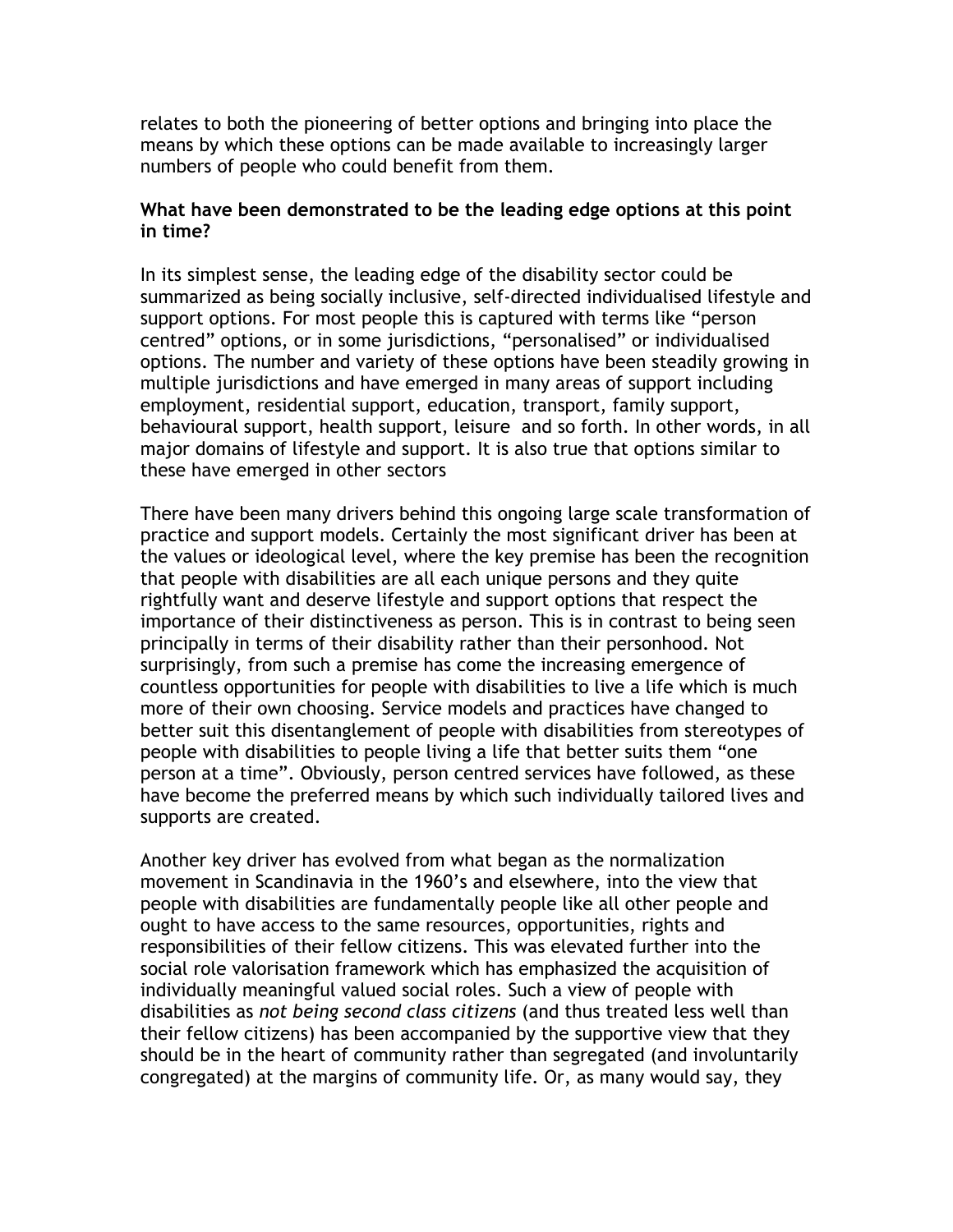should have the same normative *social inclusion* opportunities as anyone else in the community.

A third key driver has arisen from the experience of disempowerment by persons with disability in countless aspects of their lives as others rush in and take control of their lives, often without recognising that they are doing so and not appreciating how harmful it is to take away a person's control of their own life. The antidote to this has been the recognition that people with disabilities ought to be in charge of their own lives, much as most people without a disability take it for granted that their autonomy ought to be respected. This premise is captured by the well known slogan of the independence living movement which is "nothing about me without me". The adoption of this ethic has had many impacts and one of the more notable has been the rise of user directed services in which the person with a disability designs and directs their own individualised lifestyle and support arrangements.

### **How has leading edge thinking and values been transformed into new models of support?**

Again, at its simplest, "one person at a time" person centred lifestyle and support options are now becoming widespread as the infrastructure to support them has gradually been put in place to make these options possible. That infrastructure principally had initially included a gradual expansion of more personalised support arrangements, often at the outset through demonstration projects and other pilots and subsequently by incrementally expanding the availability of these options for greater numbers. This has involved changing attitudes and practices, installing various forms of individualised funding to suit purpose, establishing varieties of self-direction and self-management, the spread of a multitude of individualised planning modalities, creating governmental policy frameworks, adding targeted supports for individuals with specific needs not addressed well enough in more conventional system arrangements, the targeting and installation of more individualised safeguards and so on. As has already been indicated. individualisation has also expanded into all areas of people's lives and needs.

This expansion of individualised options can be seen by simply looking at the extent to which significant jurisdictions internationally and within Canada have unrelentingly moved towards towards increased individualisation. This trend can be observed in many countries as an expanding preference for such options by service users and families, *once these opportunities have been made available*. Similarly, there seems to be no evidence of service users somehow abandoning individualised options once they have accessed them in favour of returning to traditional congregate (group) models such as group homes. Rather, the reverse is true. People with disabilities and their families are increasingly opting for these options once they have a chance to experience some of the benefits that come with their use. It is notable that even those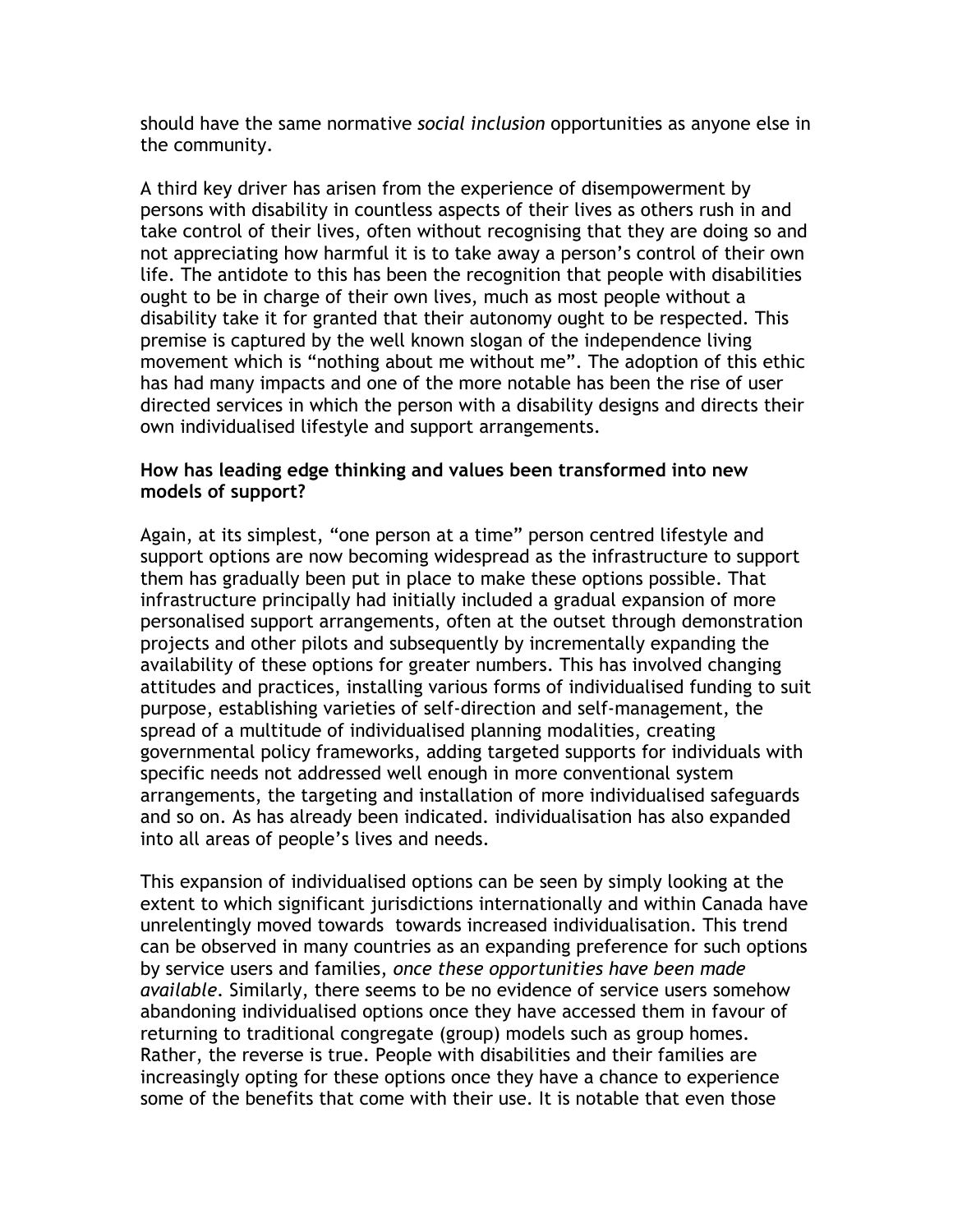persons and families that may have been initially wary of these options have been able to transition to their use.

For example, Australia with its new National Disability Insurance Scheme (NDIS) has recently made self-directed individualised funding a right for approximately 460,000 people with disabilities throughout the country. In the United States there are now over 300 individualised funding streams operating across fifty states and territories and more are added each year. The United Kingdom has had *direct payments* (a form of individualised funding) for several decades and Scotland in recent years has passed a law making individualised funding a right if the disabled person wants it for themselves. New Zealand has been expanding its individualised funding every year since it was introduced about a decade ago. Ireland is currently hard at work with a national task force designing its individualised budgets program for the country. Finland has just introduced their national scheme for widespread individualised funding. Holland has had individualised budgets since the 1990's and they are expanding the numbers served. Canada has growing numbers of people in individualised funding in many provinces including British Columbia, Alberta, Manitoba, Saskatchewan, Ontario, Newfoundland and New Brunswick. It is notable that individualised supports, lifestyles and funding are not only for people with disabilities, as parallel movements to create these are and have been underway for some time in aged care, mental health, addictions, children's services, income support, housing and so on.

It is hard to argue that individualised supports are somehow not emerging "best practice", given their growing size and significance in these and other national and more local service systems. This significance is not just in greater numbers and consumer demand, it is also reflected in government policy in support of socially inclusive individualised lifestyles in the community. A key aspect of this is that the use of individualised options increases when these are made available. Similarly, congregate model use declines when individualised alternatives are made available. It is true that small congregate models may be preferred over large congregate models in instances when no other alternative is on offer. So, the key question is whether people who might have experienced individualised options ultimately prefer to return to small congregate support options. The evidence in that regard is that they massively prefer individualised options and are reluctant to lose them once they have them. A similar pattern had preceded this during the group home era where people opted for smaller group homes over larger ones and very small homes (e.g. 2-3 persons in a home) over small group homes. It all depends upon whether the system concerned makes individualised options possible. Obviously, people may have no choice but to go with whatever options are available at a given moment. So, the real test is what people do when they actually have individualised options "in hand".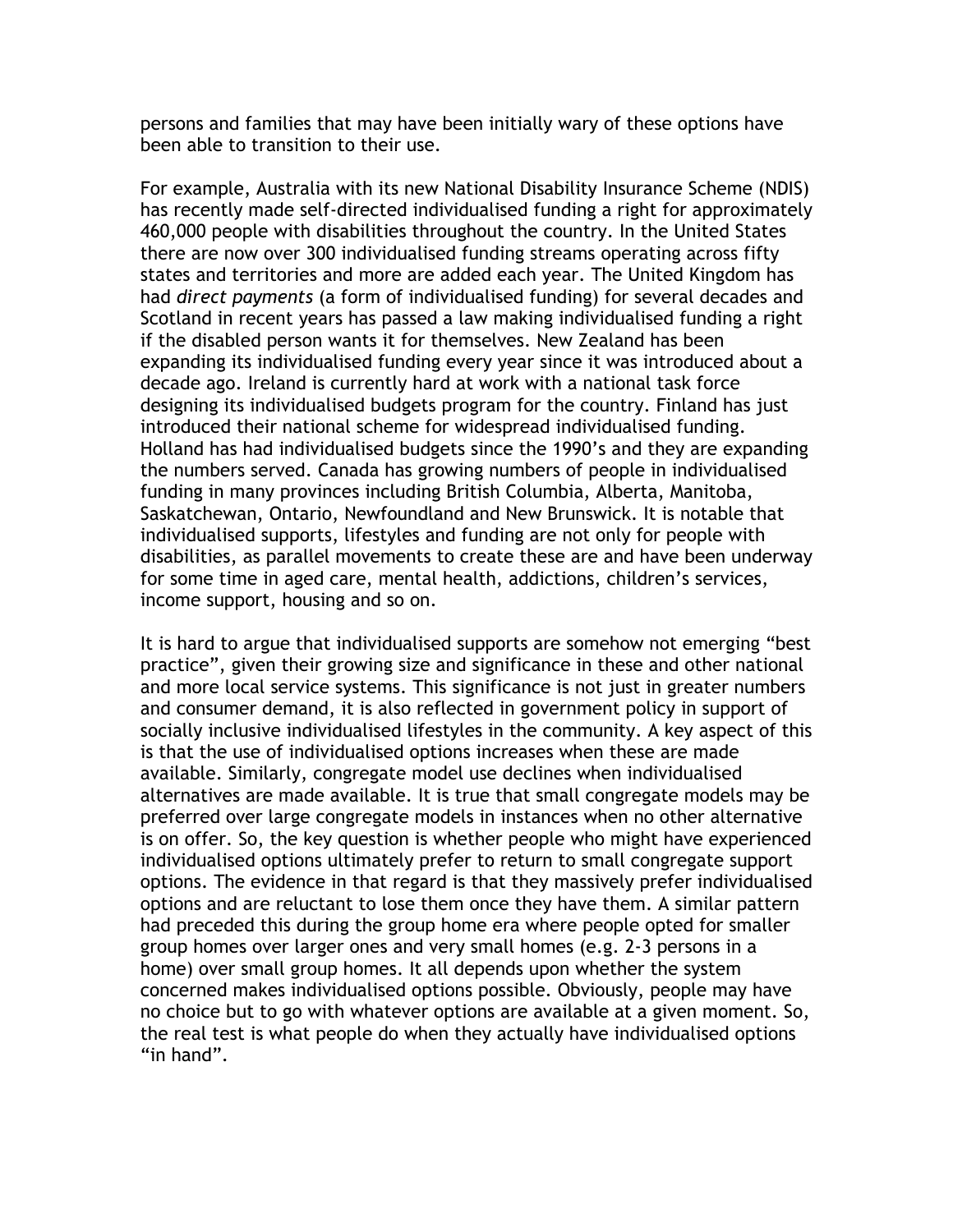Perhaps the most extensive data base on trends in residential support models is the University of Minnesota Institute on Community Integration, National (USA) Residential Information Systems Project (RISP), and the Supporting Individuals and Families Systems Project (FISP). These are long term US data sets and quite massive and thus are very useful for detecting trends. Without unduly oversimplifying the data, the trend is repeatedly over time clearly away from large options to increasingly smaller and individualised options. It should be noted that there is considerable variance from state to state with some US states at the leading edge of the trends and others more at the tail end of these trends.

Another important aspect of the overall move towards socially inclusive and self-directed individualised options have been the challenges involved in closing and downsizing outdated models. This showed itself initially with both the large institutional models resisting downsizing and elimination and the challenge faced by proponents of community living options to obtain the necessary resources to expand these options. This same pattern was repeated when it came time to reduce and eliminate smaller institutions. Now, it is repeating itself again in the effort to eliminate and replace "mini institutions" i.e. group homes, with individualised options. It is instructive that in each of these phases, the smaller and more socially inclusive options have eventually prevailed. The US data are typical of the fact that eventual system transformation to smaller and individualised options is routinely incremental, but is often delayed by economic, political and attitudinal constraints like governmental austerity budgets, mobilisation against change by interest groups trying to preserve the status quo, a lack of leadership and resolve politically and other quite normal pressures involved in changing systems over the long term.

### **Why would building new group homes at this point in time be regressive and misguided?**

As indicated earlier, group homes have had their day and are now at least a generation out of date and that fact will simply deepen in significance and consequence as the disability world progresses forward. There is absolutely no evidence that the future leading edge of best practice shows any support for group homes in comparison to person centred options. If you like, group homes are "behind the curve" rather than in front of the curve. Consequently, from an actuarial point of view, any proponent of group homes will be locking its resources into what will undoubtedly become a wasted fifty year investment into buildings that will ultimately prove to be a "white elephant". After all, why would one invest in an option that is in decline rather than one on the leading edge? Such a judgement call to build new group homes may deal with immediate pressures to stay with status quo thinking and models, but in relatively short order it will be revealed to be damaging and regressive in terms of forward and enlightened practice in relation to people with disabilities. The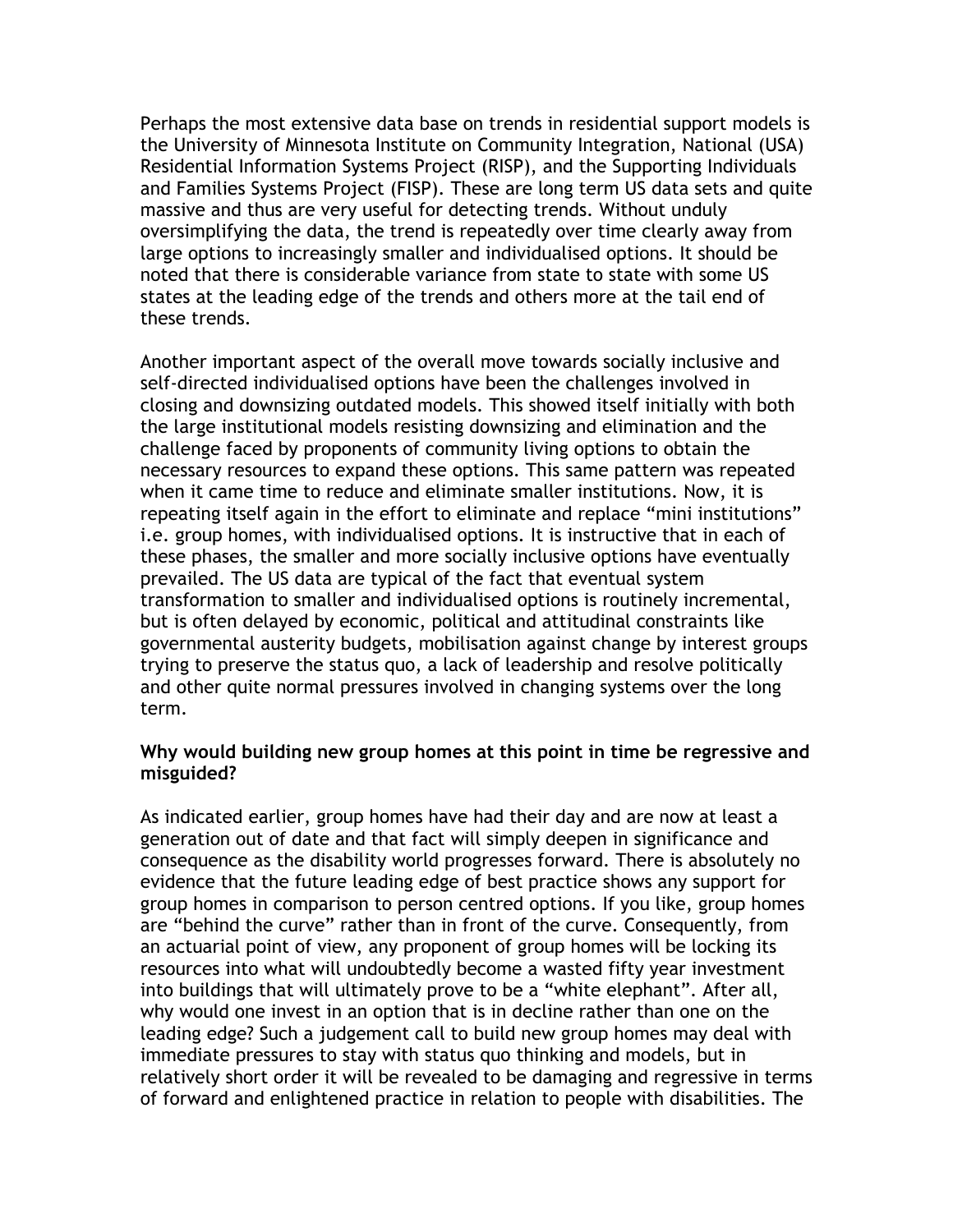difficulty with starting with buildings is that their *raison d'etre* gets locked into the architecture and if that reasoning proves to be invalid, it is very expensive to fundamentally redesign and rebuild individualised options. Consequently, the more prudent strategy is to use options that have a very strong likelihood of being viable for a long period of time into the future.

This raises the question of whether better options than group homes have been properly explored such that a proper assessment of the comparative merits can be done. In other words, on the basis of what specific multi-dimensional programmatic evidence has it been concluded that group homes excel over other options? Thus far, no such exhaustive study has been done or presented by those involved that provides justification for a singular uncritical reliance on group homes as the only option being considered. Such an approach is negligent given that if the conclusion turns out to be wrong, it largely creates an option that is irreversible and not modifiable since it essentially creates a "bricks and mortar" dead end. If one upholds the precautionary principle of "do no harm". It is better to err at this point in history on an exclusive use of socially inclusive individualised approaches.

Group homes have been repeatedly evaluated as being essentially "miniinstitutions", particularly by service users themselves. Further, they are often built alongside other groups homes on a segregated campus, thereby creating an involuntary encampment of people with disabilities set apart from the many other normative living arrangements possible in the community. Strikingly, when only this option is presented to people with disabilities, it means that the wide range of community options they might otherwise have been conceivably offered is entirely jettisoned by pre-emptive and arbitrary administrative fiat. This is in contrast to taking into account what the potentially diverse housing and support options of people with disabilities might be if they were enabled to make their own decisions on the subject "one person at a time". The imposed "take it or leave it" approach summarily and without justification, unilaterally dictates to the people with disabilities affected that they should all settle for only one housing and support option i.e. group homes congregated on a former institutional site. Such a high handed, patronizing and unwelcome imposition upon their lives and future life possibilities could hardly be taken as being consistent with the ethic of "nothing about us without us".

Setting aside the question of the failure of some increasingly rare current planning processes that have resulted in a proposal for a forced shoehorning of people with disabilities into a single housing and support option, it is important to recognise what has been happening in terms of leading edge practices and options for even the most significantly disabled persons. The most crucial is the fact that it is quite possible today to create a wide range of individualised housing and support options in as many locations in the community as there are people with disabilities. The needs and individual requirements for lifestyle, housing and supports for people with disabilities are routinely quite varied in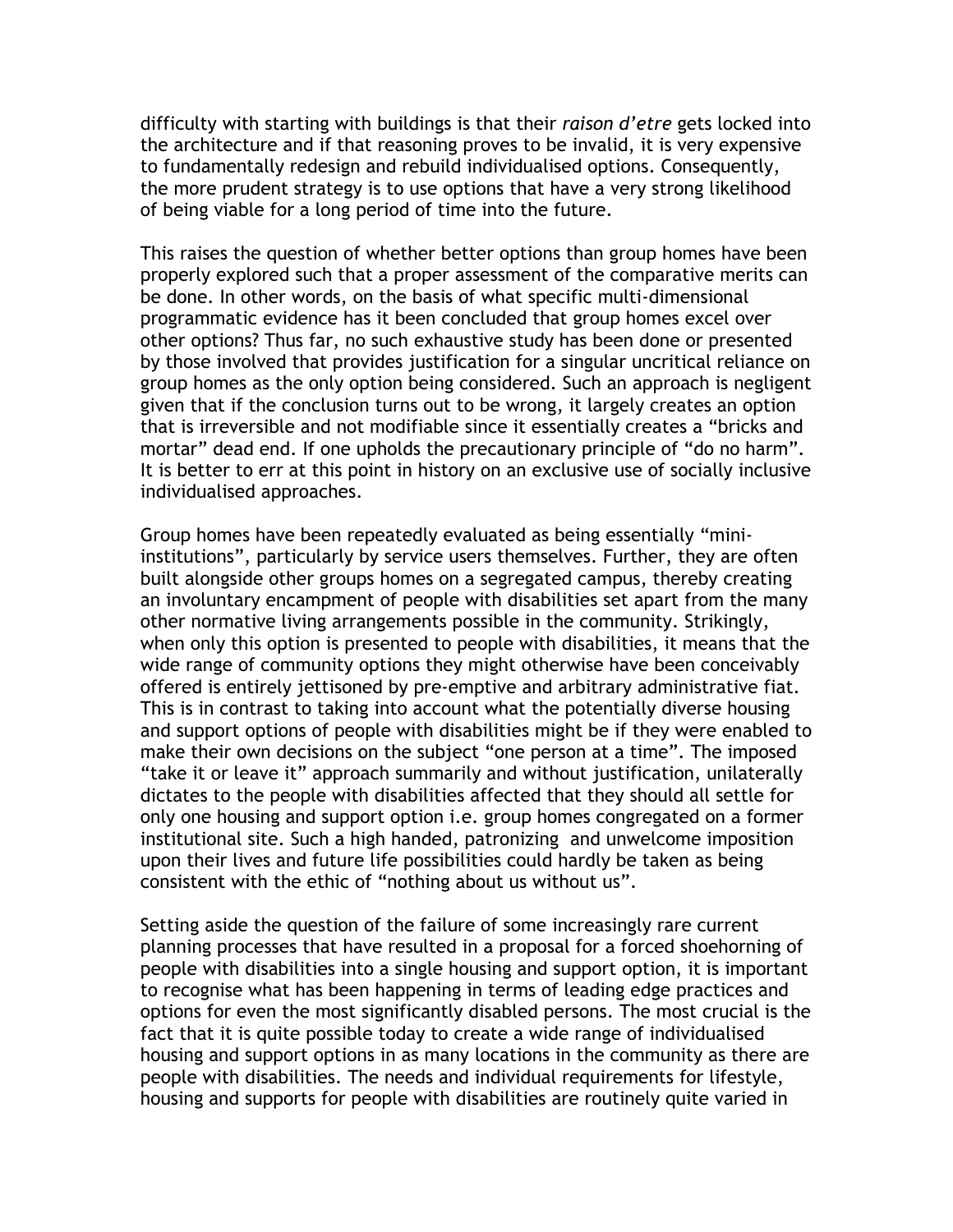many dimensions of people's lives. This diversity of personal requirements ought to be respected and responded to and effective and beneficial person centred practices have proven to be able to do just that.

Some of these "one person at a time" dimensions should be considered at this juncture, as these will help make the questions involved much more tangible. It is not typical for people without disabilities to be restricted to living only in one location in a neighbourhood, community, city, region or province. Ordinary people typically have distinct neighbourhoods and communities that they might prefer over others. For instance, one person might like a community that is near to friends and family. Another might seek a location that has features they value such as access to parks, easy shopping or good public transport. The ability to find locations to live that suit individual preferences and priorities is lost entirely when people are offered only one "take it or leave it" living option.

Another illustrative dimension would be the question of whom to live with and whether the person with the disability is making that decision or whether they are forced to live with or nearby people that they do not want to live close to. In instances that force the person with a disability to share a home with others not of their choosing in a single location with a sizable number of people with disabilities similarly coerced into households not of their choosing, denies the person the right to choose whom to share their home with should they even want to share their home. They also could lose the right to live alone if that is their preference. They could also experiment with living arrangements over time, should their current arrangement not be working for them. In other words, they could have the same choices available to them that most people in the community have.

A further illustrative dimension is that of the specific nature of the supports they might need to live as independently as possible. Though individual people with disabilities may often have some needs in common with those of other people with disabilities, it is also true that they equally may differ extensively in what they might need by way of supports. It should be noted that "supports" go well beyond questions of physical and health supports, as what they are attempting to do with their lives may create the needs for many other varieties of individually targeted supports. For instance, if one individual is studying for a degree, that may require supports that are quite different from a person who wants to participate extensively in community artistic pursuits. In other words, lifestyle supports are as vital to personal wellbeing as might be "in home" functioning supports. Similarly, living in the community rather than being segregated apart from it enables people with disabilities to access and benefit from the myriad resources of a community. However, if they are not supported to be in community and to participate in aspects of community that appeal to them they will inevitably have lives of lost opportunities and avoidable deprivation.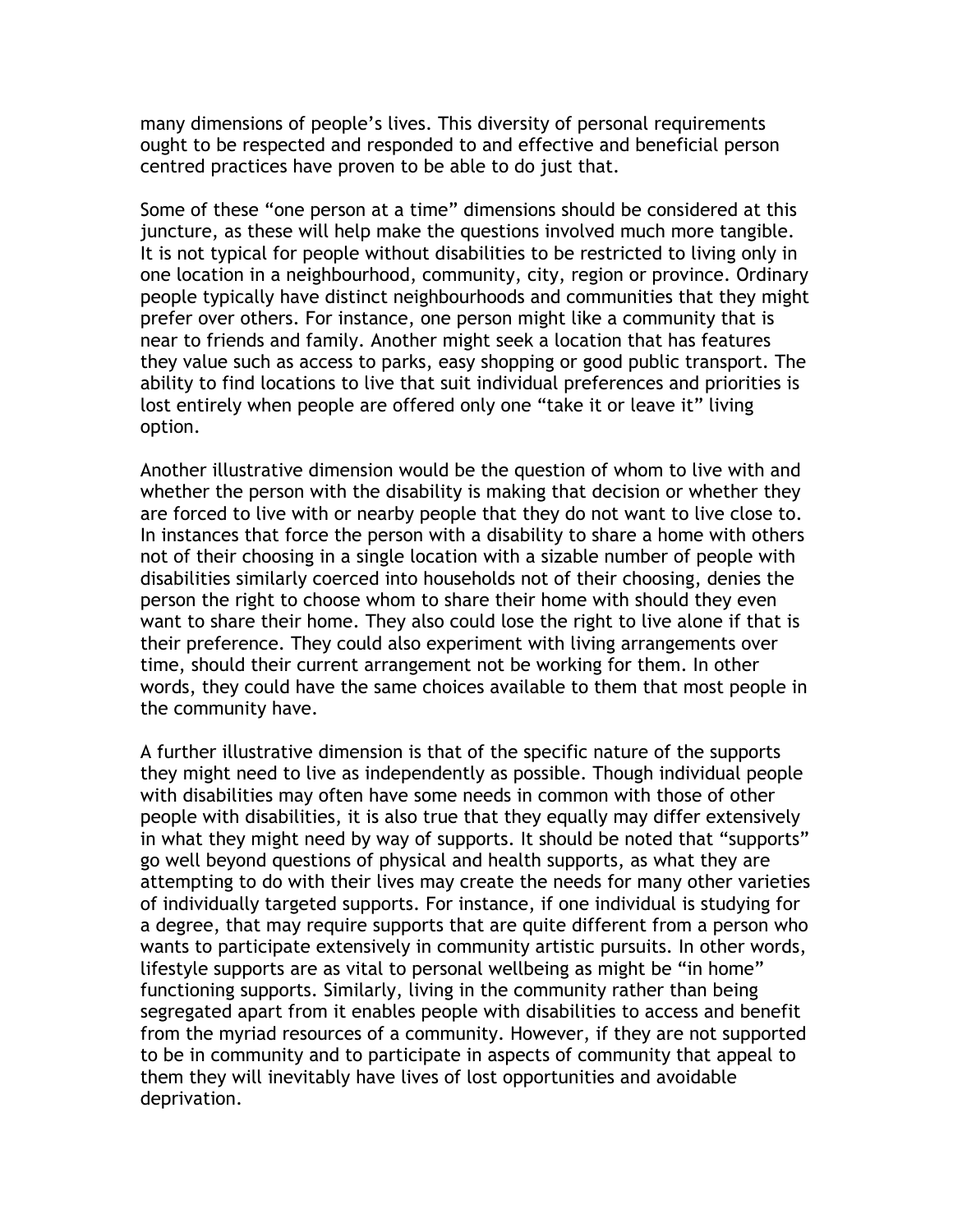Another dimension that is also illustrative of the needs of various people with disabilities would be whether they would have access both to living within the community in normative homes and locations and access to adaptive features in their home that enable them to live as independently as possible. We are fortunate at this point in history to have an abundance of "smart home" and other technology that can be largely invisibly present in a person's home that makes them much more highly self-sufficient and that does not require them to be in a designated disability service setting. In other words, they can live as their fellow citizens and yet be otherwise well supported. In reality, such options are very advanced at the technical level, but their availability is still much too limited. Investing in such advanced but feasible technology *in ordinary living arrangements in the community* would be a massively significant advance, as it would put to an end to the justification of the involuntary segregation and exile of people with disabilities from the ordinary life options of community that they seek and need.

# **Conclusion**

The argument made here in this brief commentary is that people with disabilities would not be well served in the limited life options available within group homes, particularly those gathered together in institutional sites. This is because they will be deprived of a wide variety of everyday, but rich and diverse life options, that are freely available to ordinary citizens of our communities but denied to people with disabilities in the name of abstractions like "care" and "service", but which provide largely only custodial existences compared to what is possible when people with disabilities have authentic access to the fullness of community life. If such custodial settings as group homes were in the least bit life enriching, then one could expect widespread desertion of ordinary citizens to them.

That has obviously not happened, nor will it ever occur, as group homes are not even considered credible options for themselves by most citizens. So, consequently, why should these highly undesirable options be promoted as being somehow at the top of the list for people with disabilities, particularly in the context of them not being offered even a modicum of the options that are massively chosen for themselves by Canadians. It is time to recognize that what is being advanced as a replacement for Pearson is tragically inadequate, harmful to the wellbeing of people with disabilities and that fall short of what could be offered to them while there is now still time to do so.

Michael. J. Kendrick PhD, Kendrick Consulting International

kendrickconsult@icloud.com